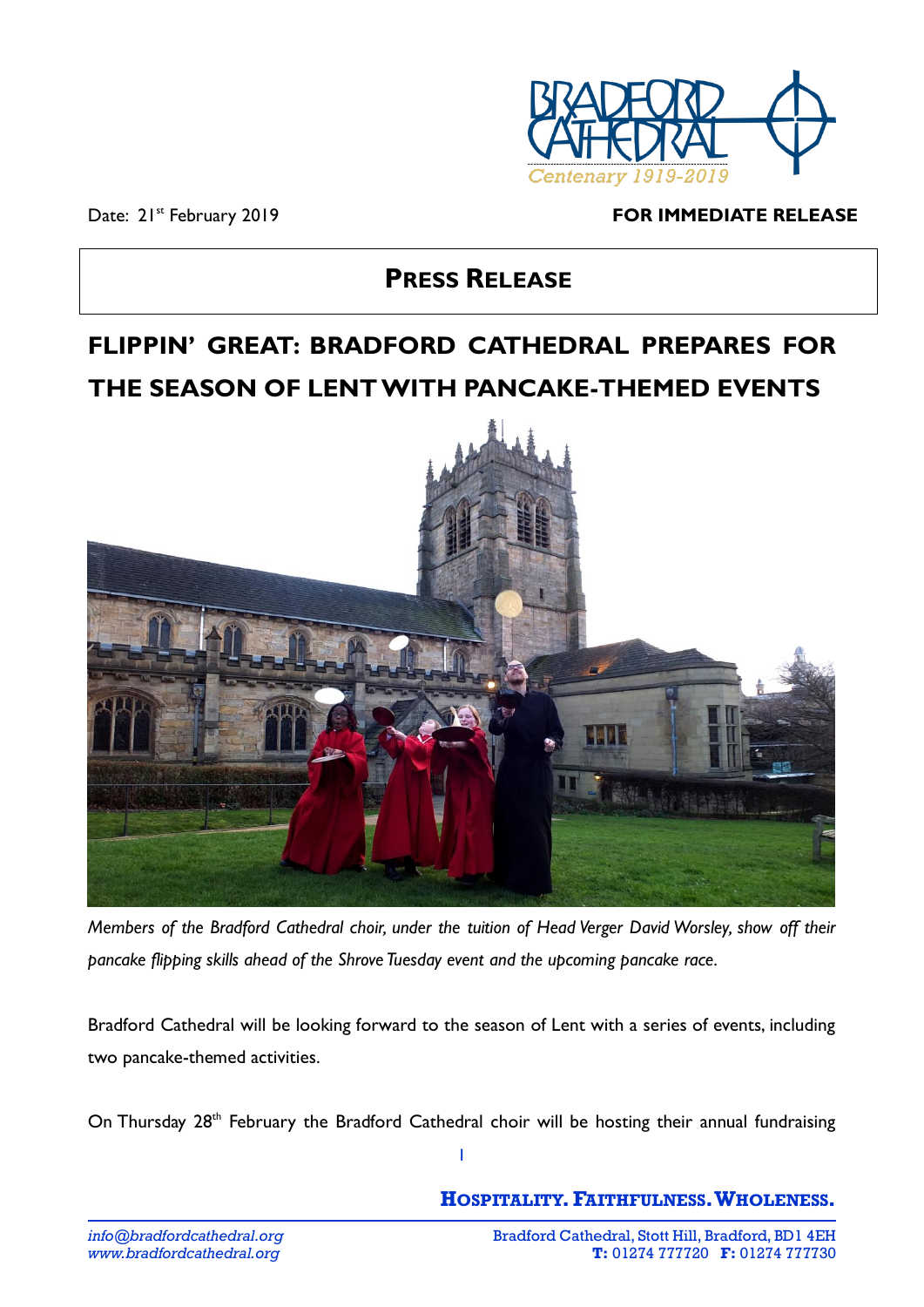pancake race which see members of the choir battling it out to see who can be the fastest racer whilst also being able to keep their pancakes in the air and off the ground. The event will be raising funds for the choir's upcoming trip to Germany.

Alex Berry, Director of Music:

"The tradition of pancake races is over 500 years old, and great fun for the children in our choir! The choristers enjoy the spirit of competition, and it's a lovely way to raise money for our choir tour"

Then, on Tuesday 5<sup>th</sup> March from 12noon, there will be a Shrove Tuesday pancake lunch where Sally and Paul Brodie will be providing a delicious two-course pancake lunch where there will be an opportunity to meet old friends and make new ones whilst enjoying a seasonal treat.

Events for the Lenten season will follow including Louise Carr's 'Stations of Lament' exhibition throughout the Cathedral, launching on Ash Wednesday, and a Lent course over three talks from Bishop John Pritchard, alongside services for the season.

*Tickets for the Shrove Tuesday pancake lunch cost £8.50 and can be bought online via a link on the event page at bradfordcathedral.eventbrite.com. You can also support the Choir trip to Germany by visiting https://www.gofundme.com/chorister-tour-in-germany.*

## **ENDS**

#### Notes for Editors

#### **About Bradford Cathedral**

Bradford Cathedral has been a place of worship in Bradford since the first millennium. It is the oldest building in the city and, alongside being a place of worship, hosts events, arts projects and much more. Bradford Cathedral celebrates its centenary in 2019.

## **HOSPITALITY.FAITHFULNESS.WHOLENESS.**